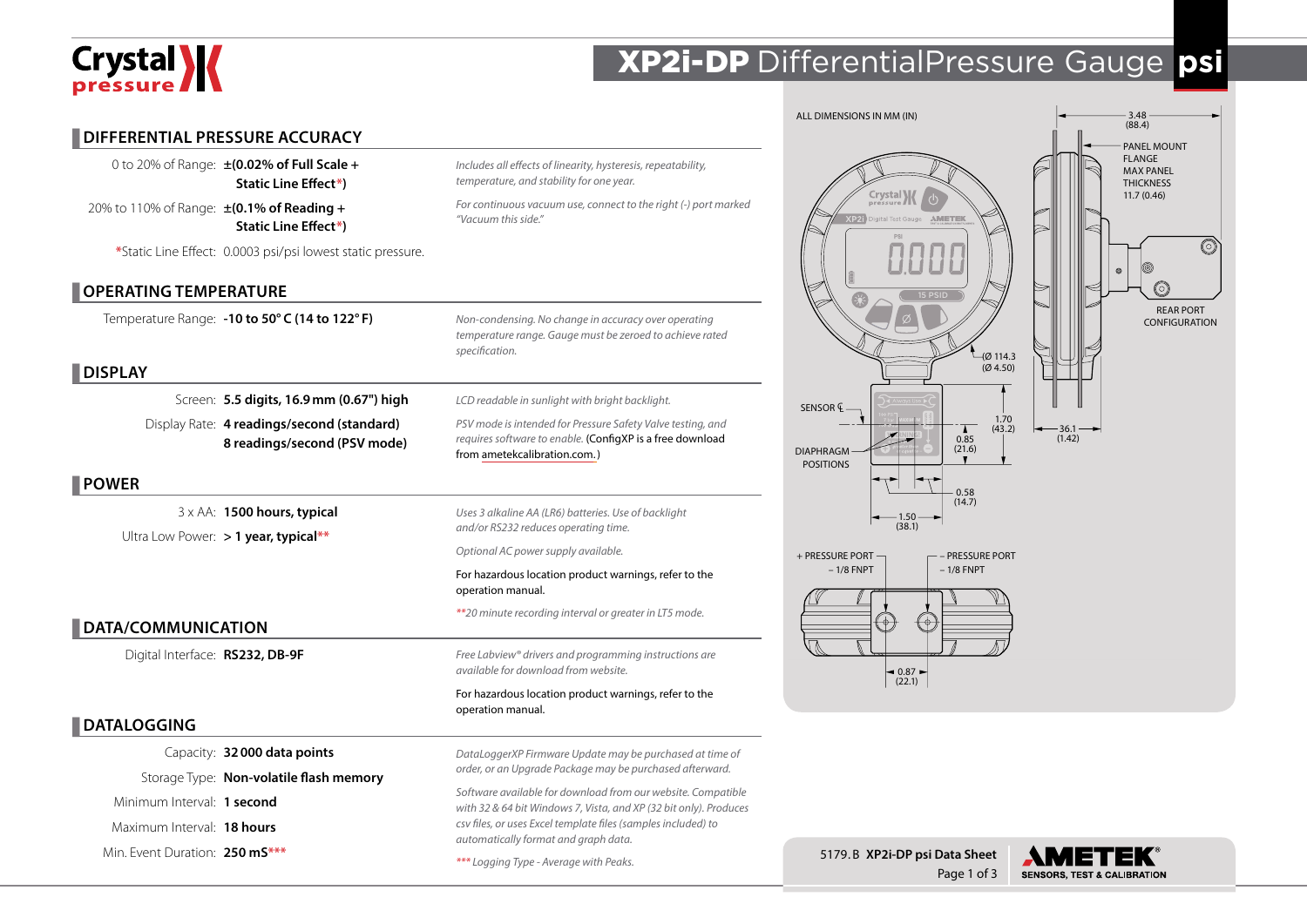## **Crystal \/**

### XP2i-DP DifferentialPressure Gauge **psi**

### **ENCLOSURE**

Weight: **915g (2.0lbs)** Rating: **IP67** Housing: **Diecast aluminum** Keypad and Labels: **UV Resistant Polyester**

| Weight includes batteries.                                                                             |
|--------------------------------------------------------------------------------------------------------|
| Submersible to 1 m for 30 minutes [IEC 60529].                                                         |
| Nickel plating over low copper, marine grade aluminum.                                                 |
| LCD protected from impact damage by 1.5 mm (0.06") thick<br>polycarbonate lens under polyester window. |
| Skydrol <sup>®</sup> compatible.                                                                       |
| U.S. Patent D612277                                                                                    |
|                                                                                                        |

*All welded, with a permanently filled diaphragm seal.*

*Batteries should be removed if stored for more than one month.*

*Optional connection on back.*

### **SENSOR**

Wetted Materials: **300 Series stainless steel and buna-n (internal o-ring)**

Diaphragm Seal Fluid: **Dow Corning® 200** 

Connection: **1/8**" **Female NPT**

Max. Static Line Pressure: **100 psi**

### **STORAGE TEMPERATURE**

Temperature Range: **-40 to 75° C (-40 to 167° F)**

### **SPECIAL FEATURES**

**The following requires the use of our free [ConfigXP](http://www.ametekcalibration.com/products/software/configuration-software/configxp-configuration-software) software**

- User Defined Unit: **Allows the user to define and display any pressure units not included, or to use the gauge to display force, level, or other pressure related parameters. Reduce or increase displayed resolution.**
	- PSV Mode: **Intended for pressure safety valve / burst disk testing. 8 readings per second. Captures point at which valve opens, as well as reseat pressure.**

Averaging: **Smooths unsteady readings (1 to 10 samples).**

Remove: **Unwanted pressure units from Units button.**

Disable: **Peak pressure button.**

Limit or Disable: **Zero button.**

- Password Protect: **Changes to configuration or calibration factor(s).**
	- Save: **Configuration to a file.**
	- Copy: **Configuration can be copied to other gauges.**

### **CERTIFICATIONS**



**II 1G Ex ia IIC T4/T3 Ga FTZU 12 ATEX 0048X**



**Ex ia IIC T4/T3 Ga IECEx FTZU 12.0009X**



Exia Intrinsically Safe and Non-incendive for Hazardous Locations: Class I, Division 1, Groups A, B, C and D, Temperature Code T4 or T3C. For hazardous location product warnings, refer to the operation manual.

 $\epsilon$ 

XP2i-DP complies with the Electromagnetic Compatibility and the Pressure Equipment Directives.



XP2i-DP complies with the Australian Radiocommunications (Electromagnetic Compatibility) Standard 2008.



XP2i-DP is approved for use as a portable test instrument for Marine use and complies with Det Norsjke Veritas' Rules for Classification of Ships, High Speed & Light Craft and Offshore **Standards**